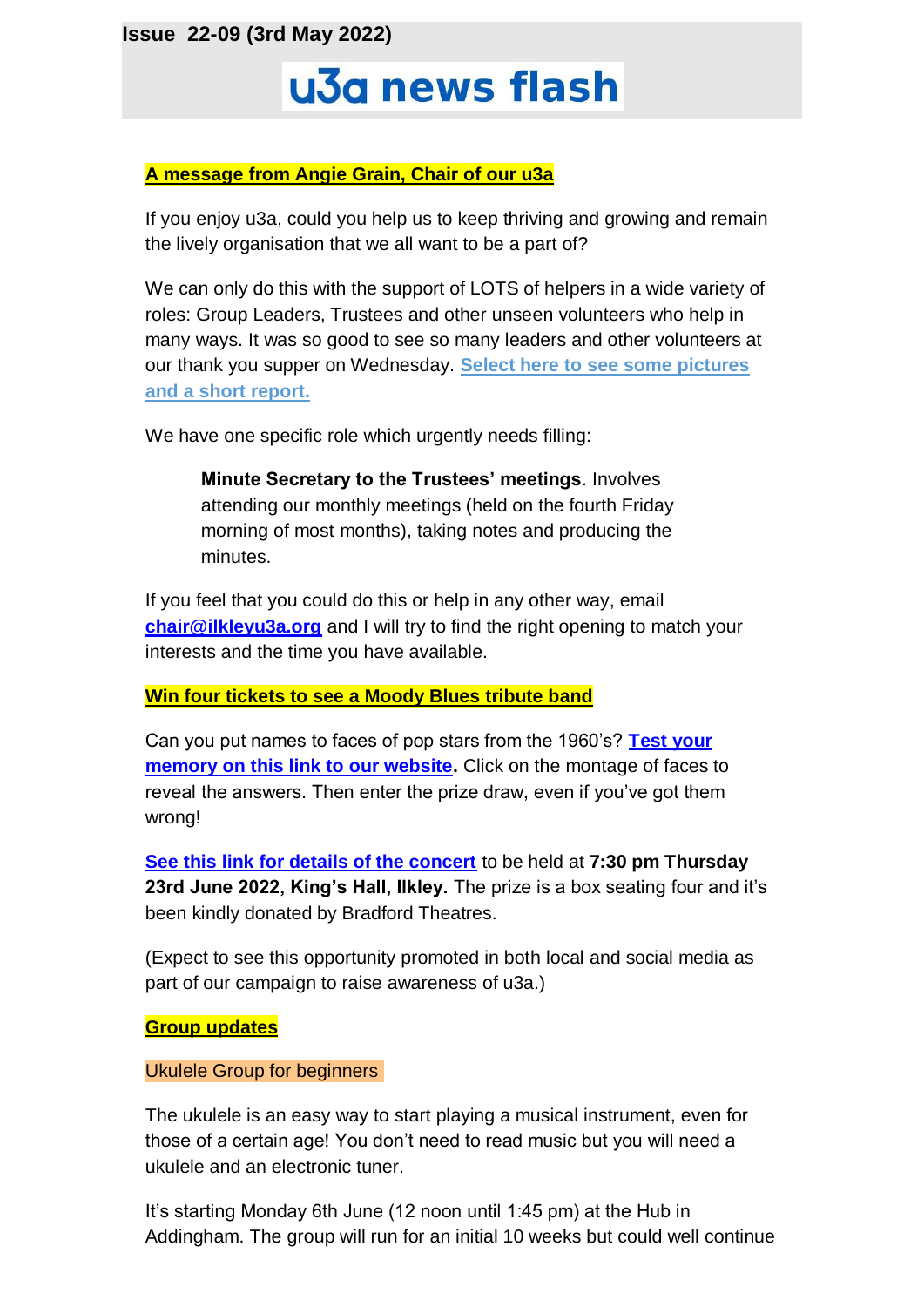after this period if there's a demand. The cost for 10 weeks is only £20 so contact Jeannie Caunce by email **[\(jeanniecaunce@gmail.com](mailto:jeanniecaunce@gmail.com)**) or phone 07534 935088 for more information.

#### **Backgammon**

The group now meets at the back of Listers Arms, the Wetherspoons venue near to Clarke Foley. The drinks are cheap, and access is much better through the side door. Please come along next Wednesday from 2 pm to 4 pm. **[More information on this link.](https://ilkleyu3a.org/Backgammon)** 1400-1600, Caroline and Peter look forward to seeing existing and new members at their new meeting place.

# **Sharing your u3a story.**

Telling stories has always been a powerful way to explain something new. To explain just what u3a means to a variety of members throughout the UK, the Third Age Trust has produced a three-minute video. **[Select here to](https://youtu.be/DgICh7ZyQDE)  [watch.](https://youtu.be/DgICh7ZyQDE)**

We would love to hear how u3a has made a difference to you and may feature this in articles for our local and social media. Real people with real stories do get the message across but we'll anonymise your thoughts if that's important to you.

Please drop a line to Alison McCloy (**[alison.mccloy@btinternet.com](mailto:alison.mccloy@btinternet.com)**) from our communications team with your phone number to start the conversation. Our organisation has so much to offer. It's too good to keep it to ourselves.

## **The quirky humour page**

Many thanks to our regular contributors. Keep them coming! **[Select here for](https://ilkleyu3a.org/Lockdown-Support-Quirky-Humour)  [the latest additions to the collection.](https://ilkleyu3a.org/Lockdown-Support-Quirky-Humour)**

# .**The Ilkley scrap book**

As the scrapbook reaches the winter of 1981 / 1982 items to note include the formal merger of the Methodist and United Reform Churches to become Christchurch on the Grove, the coldest night of the century with pictures of heavy snow and approval of a new supermarket for Hillards (now Tesco). All editions are now stored on a virtual bookshelf. **[Select here](https://ilkleyu3a.org/resources/Documents/PDF-Flip/bookshelf-Scrapbooks.html)**. Take a volume off the shelf as you would in a library and read the content by flipping through the pages just like a book.

**There's a fine line between a numerator and denominator. (Only a fraction of readers may get this joke.)**

**Did you hear about the restaurant that opened on the moon? It had great food but no atmosphere.**

**Why do some people eat snails? They don't like fast food.**